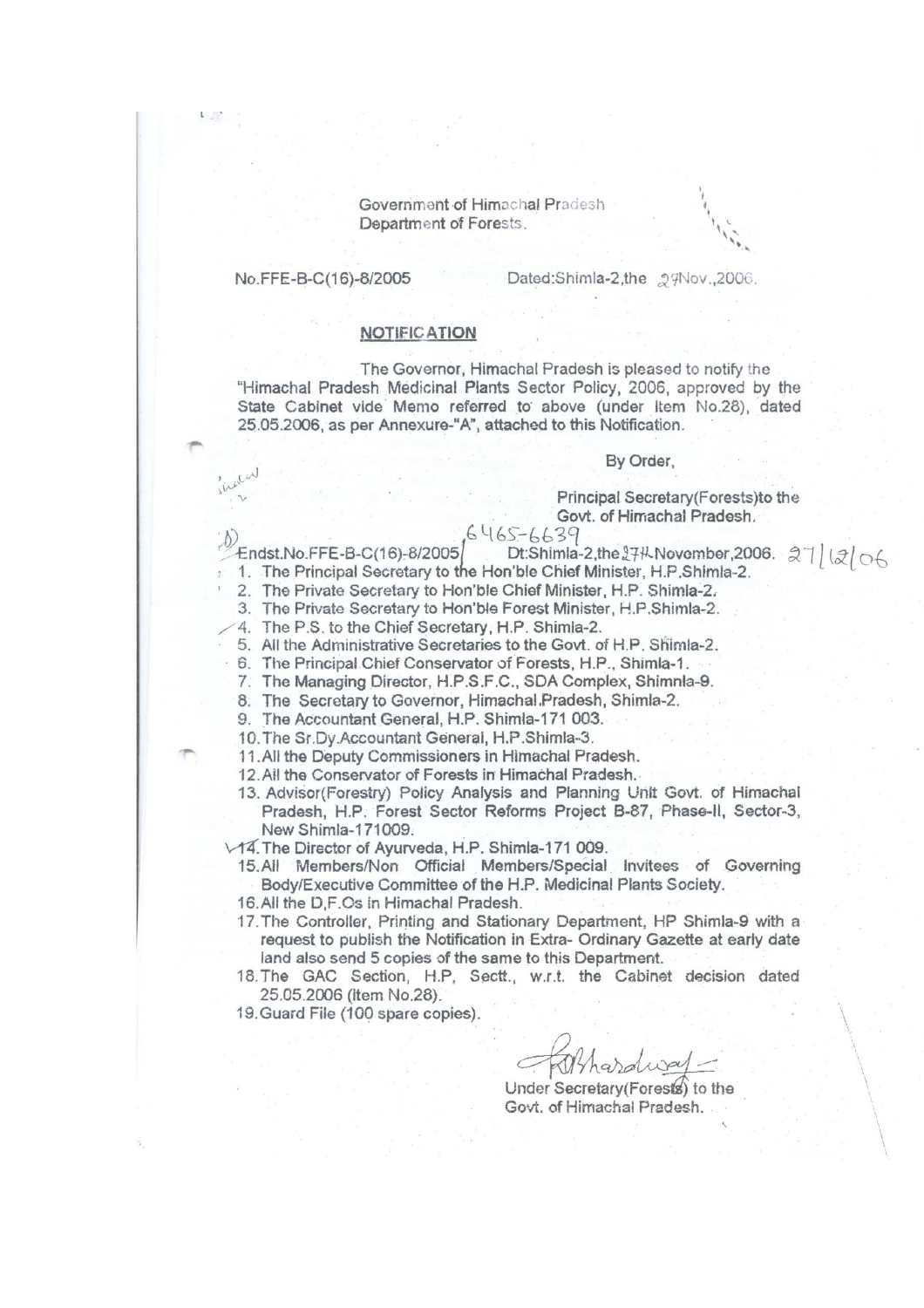# **Annexure "A" Himachal Pradesh Forestry Sector Medicinal Plants Policy, 2006**

(Notified vide No. FFE-B-C(16)-8/2005 dated 27 Nov 2006)

(*A policy for conserving and strengthening medicinal plant resource base in forest areas as well as out of forests for use towards enhancing health and livelihood security of the people of the State on sustainable basis*)

# **1. PREAMBLE**

Medicinal Plants, a major sub-set of the Minor Forest Produce, have been playing a very significant role in the health and livelihood security of the people of the State. However, various developmental and anthropogenic pressures on the forests, unscrupulous/unscientific exploitation of medicinal plants in the wake of their increasing national and global trade, inadequacy of management inputs by the largely timber-centric forestry sector, gradual erosion of local community's role in management of the resource and lack of enabling legislation and any single agency to steer the sector have caused severe depletion of the medicinal plant resource base in the State, affecting the health and livelihood options of the rural poor. The situation in respect of medicinal plants and associated issues in the State may further aggravate unless corrective measures are put in place. This Policy aims to highlight the concerns related to medicinal plants growing in forests and set in motion comprehensive programmes for its long-term development. This Policy also aims to further the basic objectives of meeting the minor forest produce requirements of the rural and tribal populations as enshrined in the National Forest Policy, 1988 (sub-section 3.5 under section 3 i.e. essentials of forest management). The scope of the policy, therefore, covers mainly forest areas concerned with conservation and/ or use of medicinal plants.

# **2. THE CONTEXT**

The broad context requiring policy level intervention for development of the medicinal plant sector in the State is highlighted as under:

# **2.1. Medicinal Plant Richness in the State**

That the North-West Himalayas are a treasure house of medicinal plants is a well known fact. The ancient scriptures and the mythology are replete with references about the healing plants from the Himalayas. Himachal Pradesh, a North-West Himalayan state having a geographical area of  $55,673$  Km<sup>2</sup> (about 1.7% of the country's geographical area), aptly showcases this medicinal plant richness and diversity of the zone that is spread over its different agro-climatic zones and vegetation types stretching from an altitude of about 300 m along the Punjab plains to more than 6,000 m along the Inner Himalayan ranges. The state harbours more than 3500 species of flowering plants, out of which about 800 species are estimated to be used for some or the other medicinal purposes within and outside the State. A thorough documentation of plant based ethno-medicinal traditions in the state is likely to make many more additions to the list of medicinal plants.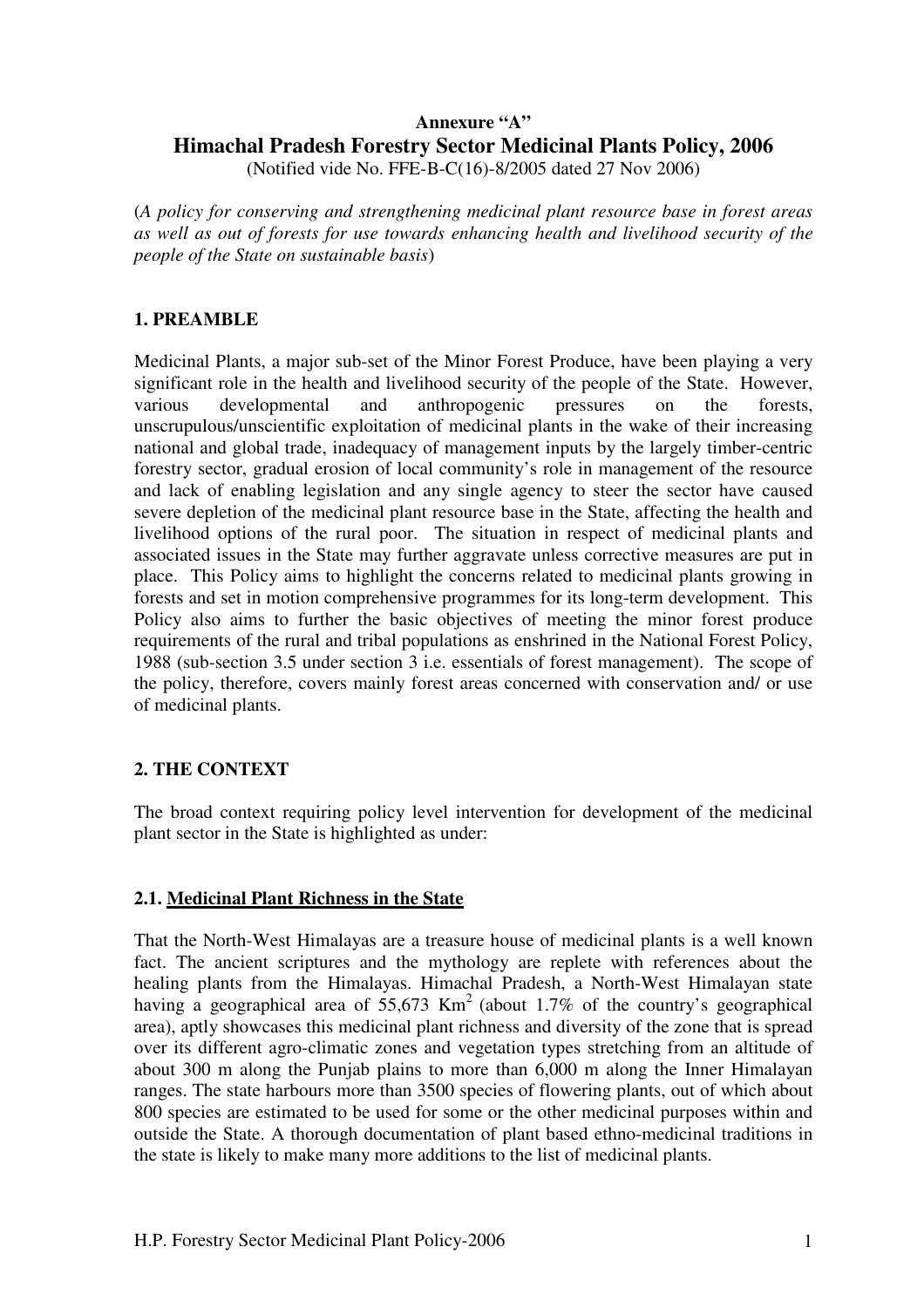An analysis of the habits of the documented medicinal plants of the state shows that an overwhelming majority of these are herbs (70%), followed by shrubs (15%), trees (10%) and climbers (5%).



Source: FRLHT Database

Medicinal plant diversity in the state can also be appreciated from the fact that its medicinal plants are spread across more than 100 plant families with the highest represented families being *Asteraceae*, *Rosaceae*, *Ranunculaceae* and *Fabaceae* .

Complete knowledge about the medicinal plant diversity in the State and efforts at conservation of this rich resource base has the potential to put the State on the herbal map of the country drawing nature lovers or entrepreneurs from far and wide boosting State's economy.

# **2.2. Medicinal Plants and Health Security of Rural Communities**

Ecosystem specific use of plants for health care is a very strong living tradition of our country. In Himachal Pradesh also people know the use of more than 800 plant species for health care purposes. These plants are spread across different agro-climatic zones in the State and make a significant contribution towards the human and veterinary health security in especially the rural areas of the state.

The people of the state enjoy customary 'right' to collect medicinal plants from State forests and common lands in their vicinity for their household health care needs. The depletion of these resources has already started affecting the traditional practices related to health care. On a different level, this depletion of the resource could result in permanent loss of the rich knowledge base associated with these plant based health care practices. **2.3.1. The Global Profile:** The global market for medicinal plant based raw drugs is<br> **2.3.1. The Global Profile:** The global market for medicinal plant based raw drugs is Exercise all across different agro-climatic<br>in towards the human and veterinary he<br>ary 'right' to collect medicinal plants<br>inity for their household health care<br>v started affecting the traditional practic<br>depletion of the

# **2.3. Trade of Medicinal Plants**

estimated to be worth US\$ 1.03 billion per annum. India's export share in this global market is about 8% with China (24%) and USA (11%) being the leaders. However, India's global market share becomes negligible (0.3%) if the annual global herbal market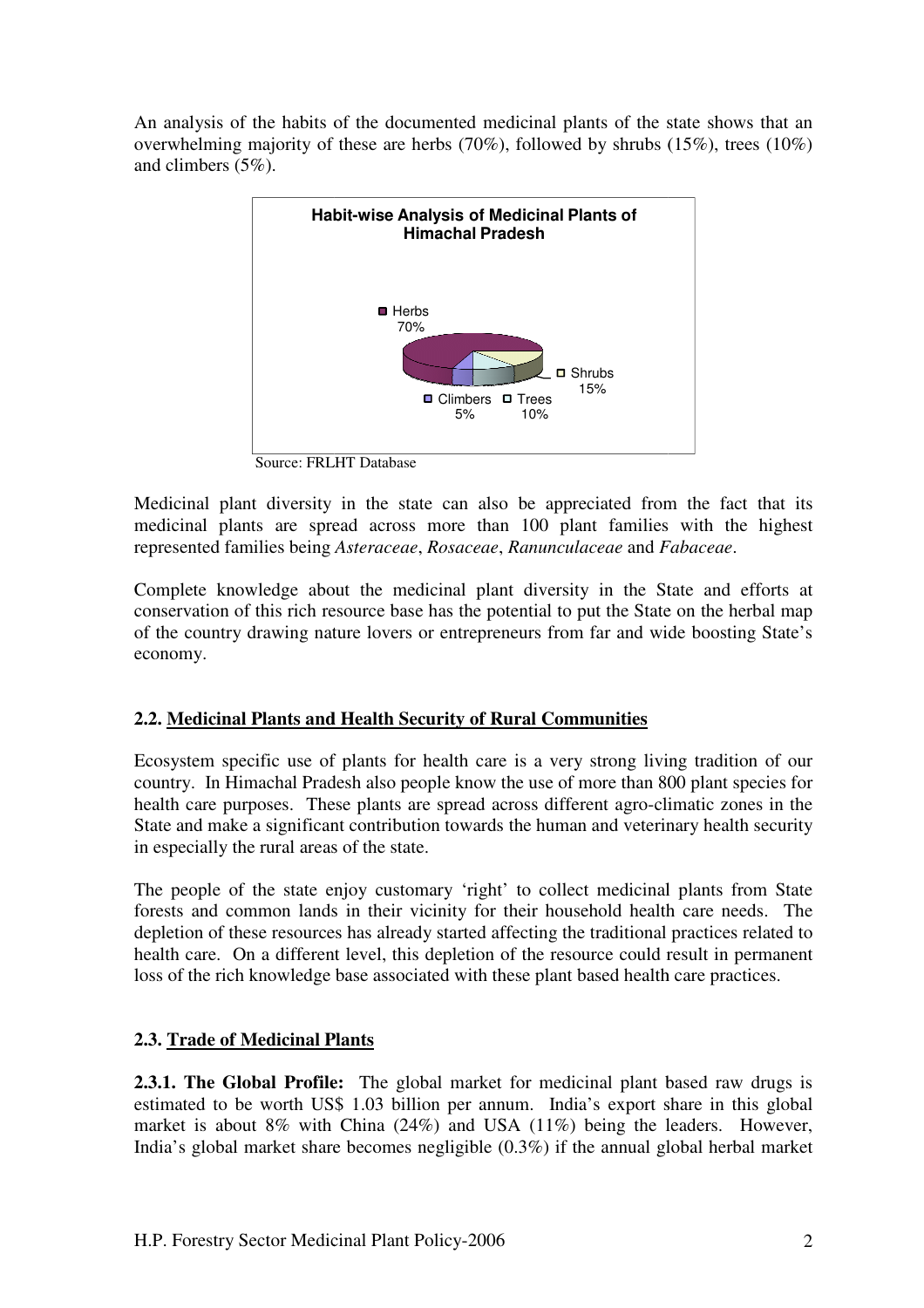including medicines, cosme-ceuticals and food supplements valued at US\$ 62 billion is taken into consideration.

The global herbal trade is estimated to be growing at an annual rate of about 7%. Whereas, the likelihood of a proportional increase in India's share in the raw drug component is fairly high, a similar increase in its share in the finished product component is a big question mark. It is especially so in view of the stringent and non-favourable drug control legislations in the developed countries towards ISM (Indian Systems of Medicine) formulations.

**2.3.2. The National Profile:** A total of 880 species of medicinal plants have been documented to be in active trade in the country with an estimated volume of 1,28,000 tons of medicinal plant based raw material traded during the year 2001 (Annonymous, 2003, EXIM Bank). The major proportion of this plant-based raw material is consumed by our 8300 odd licensed units manufacturing herbal medicines and products across the country. Total annual turnover of the domestic herbal sector in the country for the year 2001 was estimated to be worth Rs. 4200 crores, out of which trade in medicinal plant based raw material was valued at a mere Rs. 384 crores. Raw material in case of about 85% of these 880 traded medicinal plant species is sourced from the wild.

The country also exported plant based crude drugs worth about Rs. 463 crores during the year 2001. An analysis of the statistics of foreign trade as published by the Directorate General of Commercial Intelligence and Statistics (DGCIS), GoI can be co-related to plants/ plant parts belonging to 48 medicinal plant species. Major export destinations for Indian medicinal plant based raw material include USA, Germany, Japan, UK, France, Taiwan, Italy, Pakistan and Hong Kong.

Taking into account the volumes of domestic trade and export of plant based raw material, the annual medicinal plant based trade was worth Rs. 850 crores during 2001. The national herbal sector is estimated to be growing at a rate of about 30% and was valued at Rs.5000 crores in 2004. The demand for herbal raw material is also showing a proportional increase and in the absence of any comprehensive policy inputs is likely to have serious implications on the medicinal plants resources in the State.

**2.3.3. The State Profile:** Some 2,500 tons of medicinal plants and parts thereof harvested from the State forests is officially exported out of the state every year. A parallel illicit trade in medicinal plants is also suspected. Besides the trade of medicinal plants harvested from the wild, some species are also cultivated for sale. The legal annual trade in medicinal plants in the State is worth about Rs. 10 crores at prevailing market prices. The state government receives an amount of about Rs. 40 lac per annum through issuance of export permits for this trade.

The trade in medicinal plants from the state involves about 165 species, growing wild or cultivated in the sate. An important aspect of this trade is that 24 species out of the top 100 medicinal plant species traded in the country are found in the state. How much of these species is consumed by 70 odd pharmaceuticals in the State is not known. However, the significant impact medicinal plants have on the local economy is apparent from a study carried out in the buffer zone of Great Himalayan National Park. The study reveals that harvesting and trade of medicinal plants gets every household an average annual income of Rs. 14,000/- (Tandon, 1996).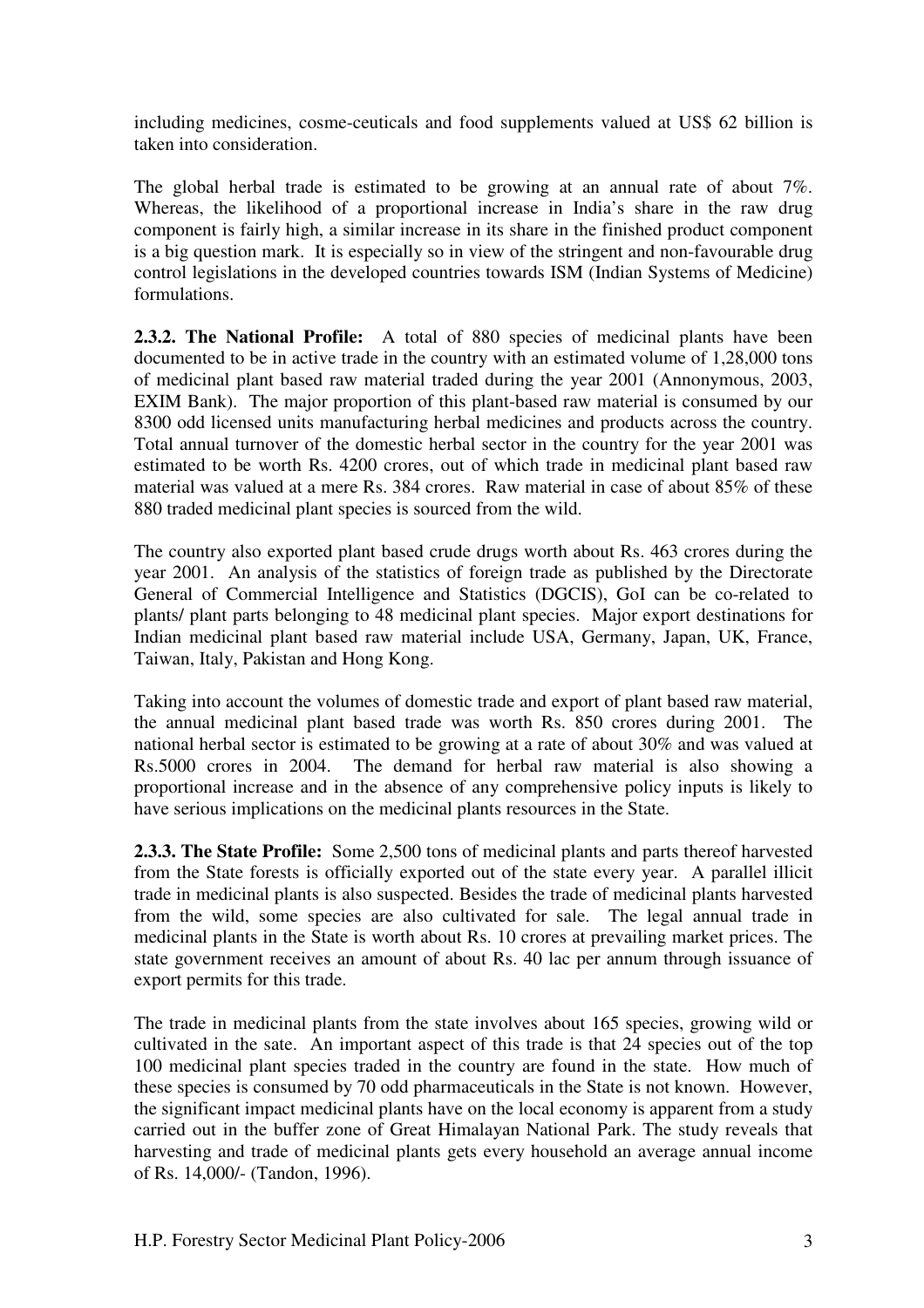The trade in medicinal plants in the State is largely unregulated, secretive and exploitative and takes place in the form of raw material. Even the post harvest handling of this raw material does not generally conform to the laid down standards resulting in low remuneration to the local people for their efforts to gather medicinal plants. The state, therefore, due to lack of any quality standards on export of its vast medicinal plant resources, loses on the potential returns from this sector. In the light of increasing demand of raw material, the medicinal plants sector holds a vast potential to augment rural livelihoods. The State also needs to recognize this sector as having immense potential to make significant contribution to the State's economy.

### **2.4. Scope for Converting Important Species into Knowledge Products**

The rare and high value medicinal plant species of the State and the rich ethno-medicinal knowledge of its people regarding use of such species for various health care needs has a great potential of converting these into finished/ semi-finished value-added products before export out of the state.

# **2.5. Conservation Status of Medicinal Plants in the State**

About two-third geographical area of the hill state of Himachal is a designated forest. It is these forests that harbour the major medicinal plant diversity in the state. Sound health of these forests is, therefore, necessary for continued availability of medicinal plants in desired quantities. However, due to various anthropogenic pressures, the forests are getting degraded and fragmented posing serious risk of extinction to many high value medicinal plant species in the state. Moreover, more than 90% of the species traded in the State are harvested from the wild. To make the matters worse, most of these species are harvested destructively and indiscriminately. The recent large scale dying of *Taxus wallichiana* trees in the state due to reckless lopping for its needles is one of the many examples.

Cultivation is limited to only a few species (*Kuth, Pushkarmool, Taxus, Basanti*) and is yet to make significant contribution to the total traded volumes in the State.

As per rapid threat assessment studies carried out during 1998 and 2003 by FRLHT in association with State Forest Department and the various Research Institutes in the State, a large number of species need immediate management intervention to ensure their existence. These threat assessment studies, using the threat criteria developed by the IUCN (International Union for Conservation of Nature and Natural Resources), have categorized 60 medicinal plant species from the state as Red-listed (12 species being 'Critically Endangered', 21 species being 'Endangered' and 27 species being 'Vulnerable'). More medicinal plant species need to be brought under the scope of these studies to formulate strategies for their management and sustainable harvest.

In the timber tree-focussed scheme of management of forests, conservation of medicinal plants has never been a management priority in the past. This has resulted in gradual deterioration in the medicinal plant resource base in the state. It is, therefore, imperative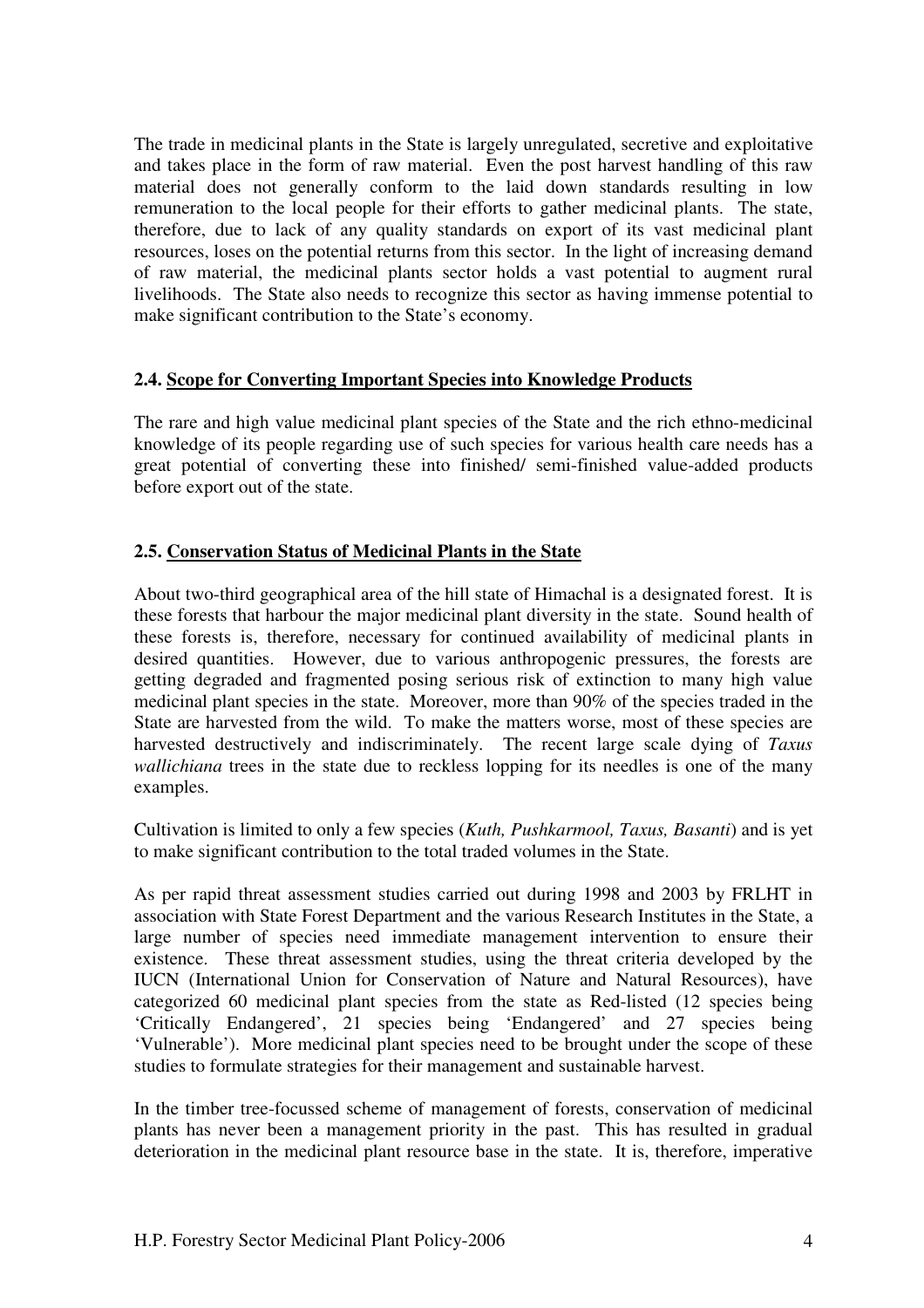to initiate appropriate conservation and resource augmentation measures for long-term availability of these plants.

# **2.6. Institutional Mechanism**

The medicinal plant sector in the state suffers from multiplicity of agencies involved in conservation, research, and usage of the resource base. Busy as these agencies are in pursuing their major organisational agenda, the development of medicinal plant sector obviously takes a back seat. There is little co-ordination between these agencies regarding programmes to develop this sector resulting in either duplication of efforts in some areas or total neglect in other areas. The traditions related to community management of the resource have since long been excluded from the so-called scientific management approach and the communities no more feel involved in this management.

Of late, a number of international conventions having bearing on conservation, sustainable harvest and fair trade of medicinal plants have resulted in various guidelines concerned with the sector. Absence of a suitable nodal agency in the State to host queries by various stakeholders and provide them information about these guidelines and other related legislation has left many a prospective partner in the sector confused.

The sectoral and non-participative approach to development and management of the herbal sector continues severely hindering the initiative to comprehensively plan, co-ordinate and steer this sector towards a prime socio-economic sector in the State.

# **2.7. Legal Framework**

The herbal sector in the State is governed under various sets of legislations related to management, harvest and trade of the medicinal plants. These legislations are more of a means to control than to facilitate development of this sector. The PFM rules and the recent legislation on Panchayati Raj do seek meaningful community involvement in management of the resources. However, the necessity and role of VFDSs formed under PFM rules need to be re-considered in view of the Panchayat sub-committees formed under PRIs. Similarly, the existing legislation and guidelines need to be revisited and modified to facilitate development of the sector.

# **3. POLICY VISION AND OBJECTIVES**

The Policy visualizes Himachal Pradesh to become a major herbal state in the country by 2025 with -

- recognition of the medicinal plant resources of the state as very important forest produce.
- sizeable rural and urban populations deriving their livelihoods from this sector and significant contribution made by this sector to the State's economy.
- enabling legislation and institutional mechanisms to develop this sector firmly in place.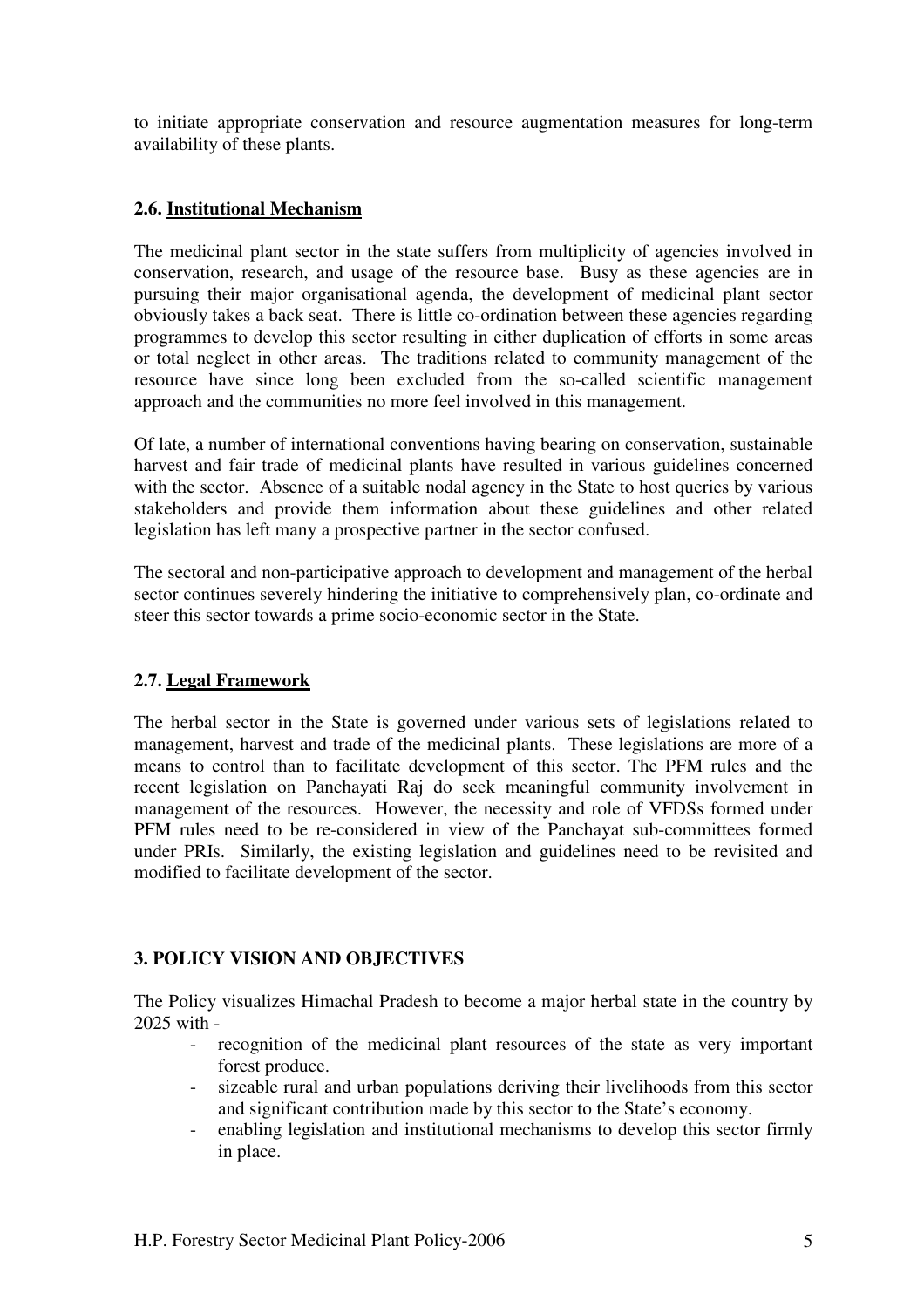- the germplasm of medicinal plant diversity of the state conserved in its natural habitat.

The following objectives have been set to fulfil the policy vision:

- To conserve and augment the State's rich medicinal plant resource in its natural habitat through adaptive and participatory management with linkages to the sustainable use of this resource for commercial and research purposes.
- To develop agro-techniques of traded species and encourage organic cultivation of commercially important species on private lands.
- To develop a system of pricing the wild harvest so as to reflect both the conservation costs and the community benefits.
- To encourage public-private-community partnership for building capacity for cultivation, value addition and processing of raw material before export from the state.
- To put in place an integrated and sensitive institutional mechanism for development of herbal sector in the State via effective involvement of all stakeholder groups in management (conservation, cultivation, sustainable use, value addition and trade) of medicinal plant resources of the State.
- To network with other North-Western Himalayan states to push community oriented reforms in the medicinal plant sector and form alliances for better collaboration and co-ordination on policy issues, marketing and value addition operations.
- To revisit and suitably modify the existing legislation/ bring in new legislation to facilitate development of the herbal sector in the State.
- To establish a quality certification regime.
- To develop a cadre of trained manpower for development of the sector.
- To promote the use of commercially viable medicinal plants available in the State by the state owned and private pharmaceutical units and subsidiaries engaged in value addition.
- To document the available knowledge on ethno medicinal plants.
- To develop linkages with existing and potentially prospective markets through HPSFC, Ltd. and co-operative sector.
- To maximize yield of medicinal plants through sustainable natural and artificial regeneration and scientific exploitation.

# **4. POLICY PRINCIPLES AND STRATEGIES**

The policy vision and objectives are proposed to be realized through the following policy principles and strategies:

# **4.1. Management of the Resource in its Natural Habitat**

Himachal Pradesh has been traditionally known as a treasure house of high value medicinal plants used in both the local folk health traditions and in the Indian Systems of Medicine. However, even as concerns about fast depletion of this resource are being voiced, the degradation continues at even faster pace. Comprehensive documentation of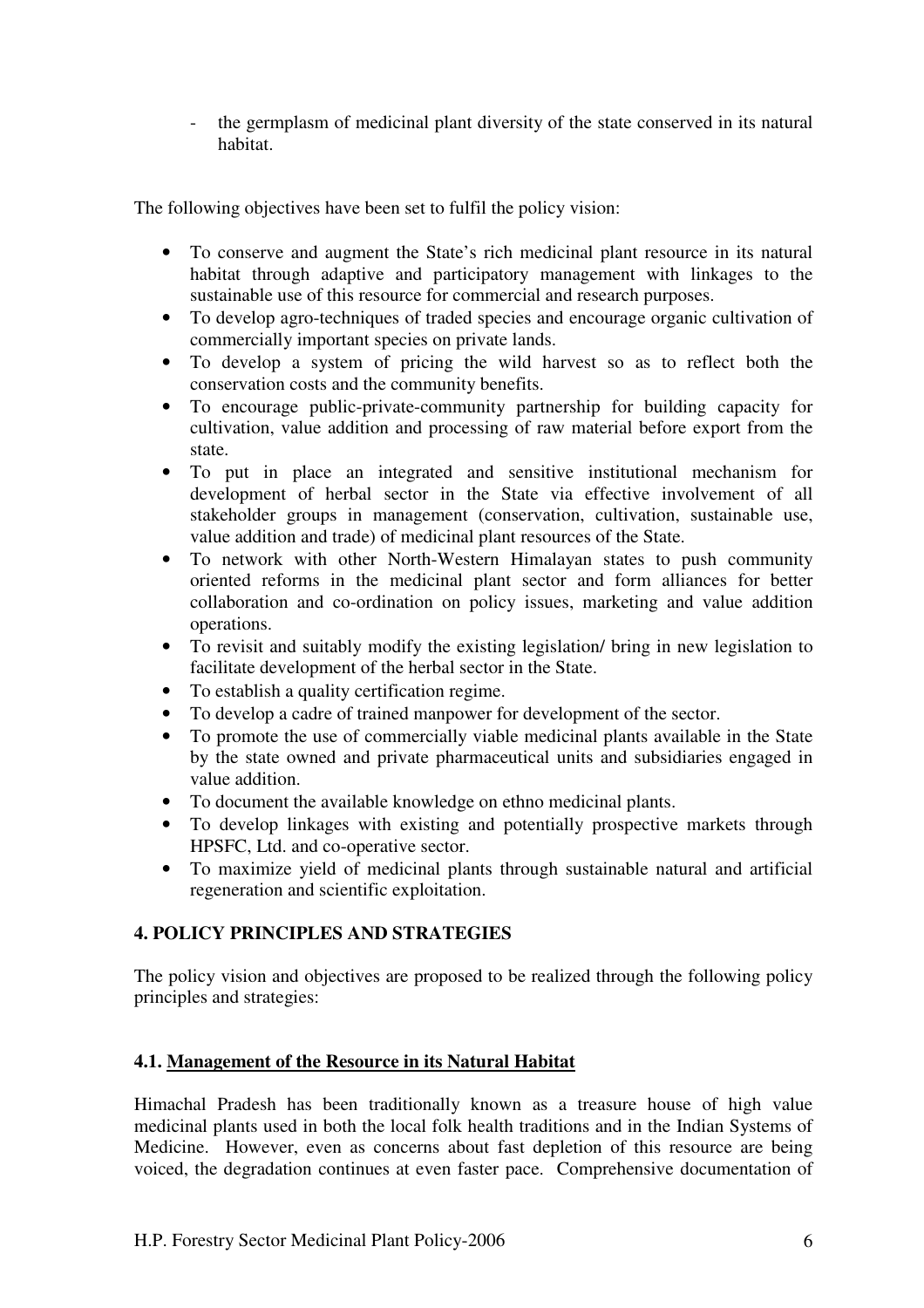the diversity of medicinal plants is not available and their conservation status is not known. Further, the state is yet to develop and put to practice specific adaptive and participatory management measures for conservation, planned augmentation or sustainable harvest of medicinal plants. Of late the 'ownership of minor forest produce' including medicinal plants has been endowed to the Panchayats vide section 4 (m) (ii) of "The Provisions of the Panchayats (Extension to the Scheduled Areas) Act, 1996" and the Panchayats act as 'institutions of self-government', there is a need to clearly bring out their role in conservation of medicinal plants. It is in this scenario that the policy outlines the following:

**4.1.1***.* **Conservation of Wild Gene Pool in the Forest and Community Land Gene Banks:** The State can be classified into 4 broad agro-climatic zones based on the large altitudinal range in the State. Each of these agro-climatic zones contains a variety of unique vegetation and forest types housing the rich diversity of medicinal plants in the State. It is only these natural settings that have the capability to conserve the vast intraspecific variations within a species. *In situ* conservation has come to be widely regarded as the only viable and cost effective measure to allow the species to follow the natural evolutionary course in interaction with their habitat and within themselves. FRLHT, in collaboration with the State Forest Departments and the local communities, has demonstrated a successful model of such *in situ* conservation of medicinal plants in peninsular Indian states. The model, suitably modified to incorporate the state specific needs, can be adopted to begin with. Relatively undisturbed areas of known medicinal plant diversity can be taken up as immediate response for this purpose and the network extended or modified as more and more information on the subject becomes available. Medicinal Plant Conservation Areas (MPCAs), established as *in situ* conservation reserves, across all major forest types spanning all agro-climatic zones in the State will go a long way in conserving the total medicinal plant diversity in the State.

*The State shall, in collaboration with the local communities and other resource user groups, select and establish in situ medicinal plant conservation reserves to capture and conserve the total medicinal plant diversity in the State.* 

**4.1.2. Documentation of Diversity and Status of Medicinal Plants:** The existing information on the medicinal plant diversity in the State is sketchy and lies scattered with various research institutes across the State. Whereas the existing information needs to be compiled, a comprehensive programme to document the diversity and current status of medicinal plants in the State needs to be initiated. Adequately trained local communities can be of great help in development of such database in a time bound manner. The database so developed will be a key tool in designing and developing programmes for sustainable use of medicinal plants for value addition to fetch higher economic returns to the state.

*Programme for development of centralized database on diversity and status of medicinal plants in the State along with setting up of physical and virtual herbarium of these species will be initiated.* 

**4.1.3. Bio-chemical and Genetic Variability Studies on Priority Species:** Bio-chemical and genetic variability studies are a means to arrive at the conservation and commercial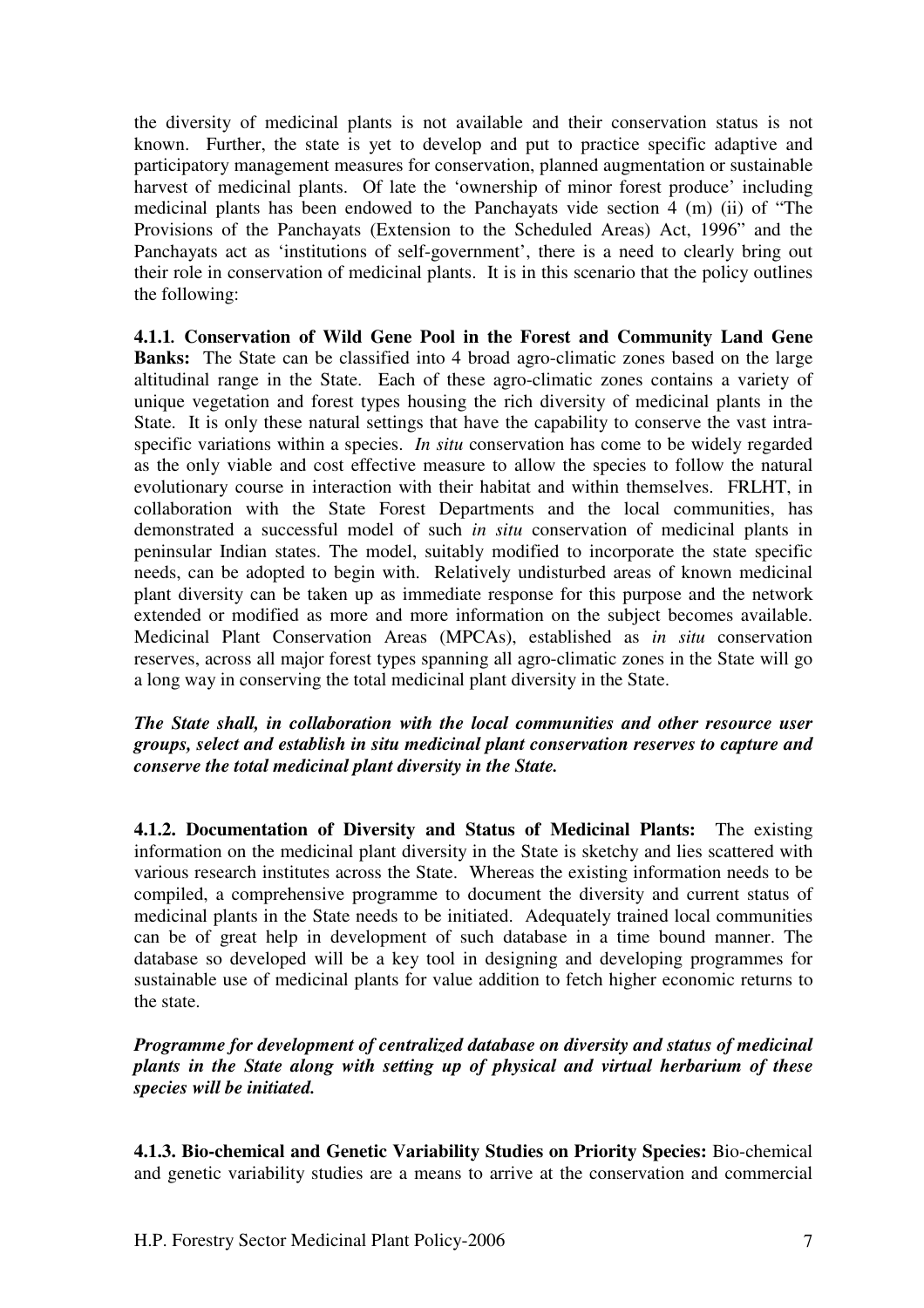value of different populations of the species and to use the best germplasm for cultivation and in further genetic improvement studies. These studies assume a very high priority in view of the fast dwindling populations of many high value species of the State and imminent need to conserve these on one hand and to bring these under cultivation on the other. The red-listed medicinal plant species of the State will, of course, make the priority candidates for such studies and the MPCAs will provide the initial platform to start the studies from.

*The State shall initiate via reputed Indian Scientific Institutions bio-chemical and genetic variability studies on prioritized species to identify the best germplasm for conservation and cultivation.* 

**4.1.4. Augmentation of the Wild Medicinal Plant Resources:** The indiscriminately exploited forest areas, especially near habitations, known to harbour good populations of medicinal plants in the past need to be rehabilitated. This can be achieved by adapting the forest management practices to the benefit of these species and/ or by augmenting wild populations of medicinal plant species through planting. It is especially important as about 66% of the total geographical area of the State is under forests and very limited land is available outside forests for cultivation of medicinal plants. This rehabilitation can, however, take place only if the local communities find a stake in this activity and become responsible partners in this programme. One of the ways to create such a stake for the community is through developing these depleted forests as Medicinal Plant Propagation Areas (MPPAs) under the State Participatory Forest Management (PFM) Regulations with all the harvest proceeds going to the participating community. PRIs as instruments of local self-government and the State Forest Department as the primary facilitating agency need to play a key responsible role in this programme. The programme will provide a worthwhile income generation opportunity especially to the rural communities.

### *Programme to develop scientific management practices in favour of medicinal plants and to augment wild populations of medicinal plants in responsible partnership with the local communities through PRIs in accordance with PFM guidelines will be initiated.*

**4.1.5. Harvesting of Resources from the Wild:** The principle of harvest from the wild being followed as at present seems to be making wild collections 'somehow', 'anyhow' and 'before others'. Whereas general harvesting guidelines in respect of Minor Forest Produce including medicinal plants are included in the Forest Working Plans and specific legislation in case of Chamba and Mandi States (The Chamba Minor Forest Produce Exploitation and Export Act 2003S and Mandi Minor Forest Produce Exploitation and Export Act 1997S) is available, these have been seldom applied. The indiscriminate harvesting practice in the state has led many a high value medicinal plant species to the risk of extinction. Whereas the need for harvest from the wild, being linked to livelihood security of rural populations is recognized, the wild populations can still be conserved by i) developing and disseminating sustainable harvest methods through field agencies and research institutes, ii) by effectively regulating the wild harvests of high risk species through formulating comprehensive participatory resource management plans, harvesting guidelines and enabling legislation. With the ownership of minor forest produce now endowed to the Panchayats, these have to be oriented to take greater responsibility towards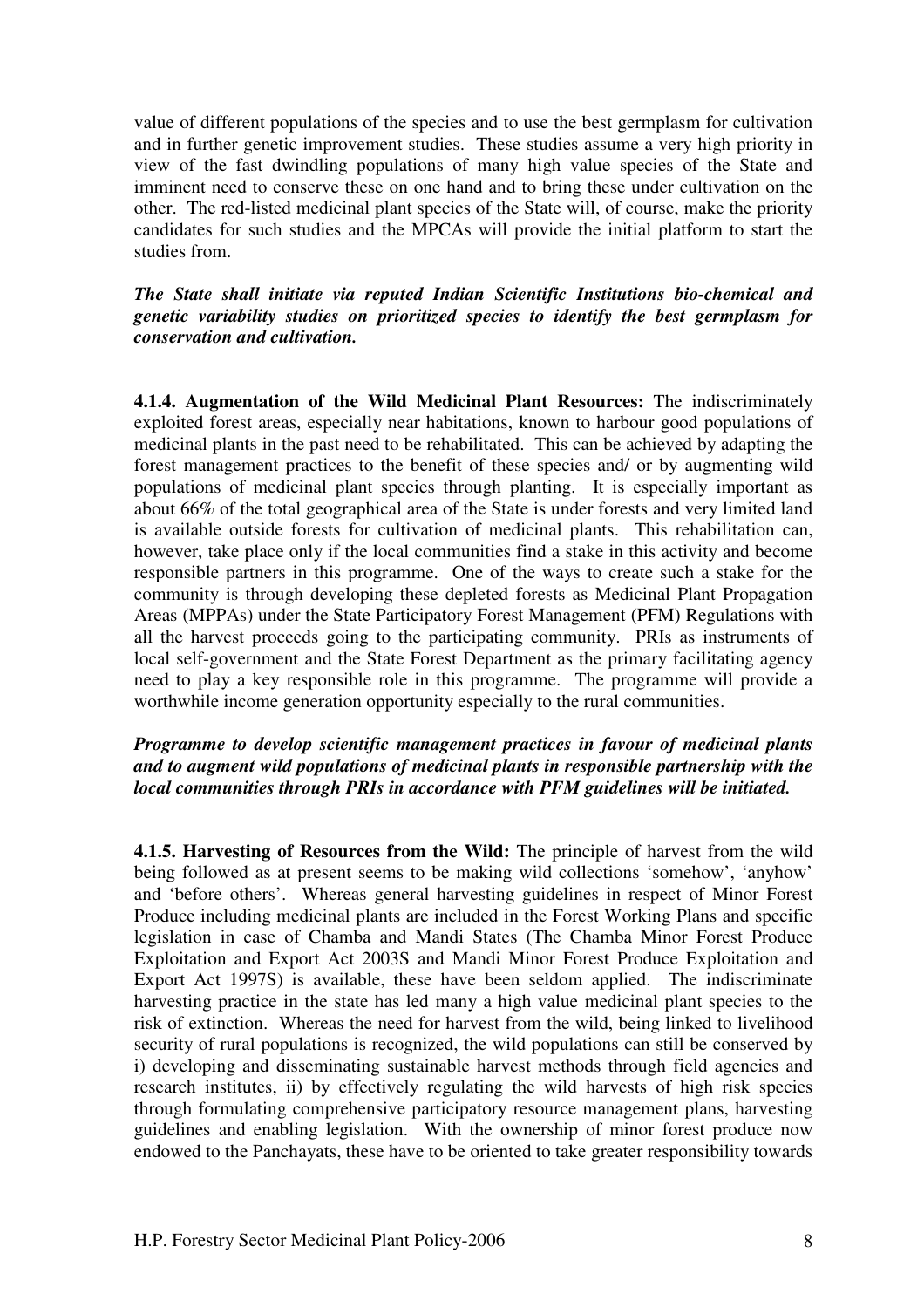ensuring that the harvesting of medicinal plants is carried out in sustainable manner and unscruplous collections and trade is kept under check.

# *Sustainable harvest system and effective community (panchayat) managed regulatory mechanism shall be put in place for harvesting of medicinal plants from the wild.*

**4.1.6. Pricing of Wild Harvest:** Another issue linked to harvest from the wild is that of pricing of the produce for commercial purposes. At present, medicinal plants sourced from the wild command a market price largely based on the labour involved in such collections plus a token royalty charged by the State Forest Department. The conservation costs, the environmental costs and the community benefits are not reflected while arriving at royalty or price of this raw material. The low prices at which the raw material from the wild is available, is one sure deterrent to picking up of cultivation of medicinal plants in the State. The State has, therefore, a case to rationalize the royalty rates of the raw material sourced from the wild in a way so as to reflect the conservation (protection, augmentation and management), environmental (quotient of damage to ecology during harvesting) and the community benefit (opportunity cost of retaining the particular landuse) values in the royalty calculations.

# *A system to rationalize royalty rates reflecting the conservation, environmental and community benefit values shall be worked out in consultation with various stake holders to get fair remuneration to the State and its people.*

**4.1.7. Encouragement to Ethical Bio-Prospecting:** The rich medicinal plant diversity in the State has the prospect of throwing up species for use in treatment of various ailments. This rich resource base would need to be opened up for bio-prospecting. The *in situ* conservation areas could act as the bases for initiating this research through reputed Indian Scientific Institutions in line with provisions of National Biodiversity Act, 2002 so that all IPR related issue could be taken care of.

# *Ethical bio-prospecting through Indian Scientific Institutions and in line with the provisions of the National Biodiversity Act, 2002 shall be encouraged.*

**4.1.8. Establishment of Medicinal Plant Education Parks:** Conservation of medicinal plants is still an upcoming field and there is general inadequacy of appreciation of the subject and the rich Indian heritage linked to the subject. The occurrence of medicinal plants in nature is sometimes so scattered that theoretical explanations about their conservation needs does not make much impact. A well designed medicinal plant education park exhibiting live specimens of medicinal plants as per important themes of traditional and local value alongwith appropriate signage is a potential tool to educate people about various aspects related to medicinal plants. Conceived well, these parks can also function as *ex situ* conservation sites for high priority species of the zone and can supply medicinal plant seedlings of local relevance to the people through attached nurseries.

# *Medicinal plant educational parks with attached nurseries shall be established in all agro-climatic zones of the State.*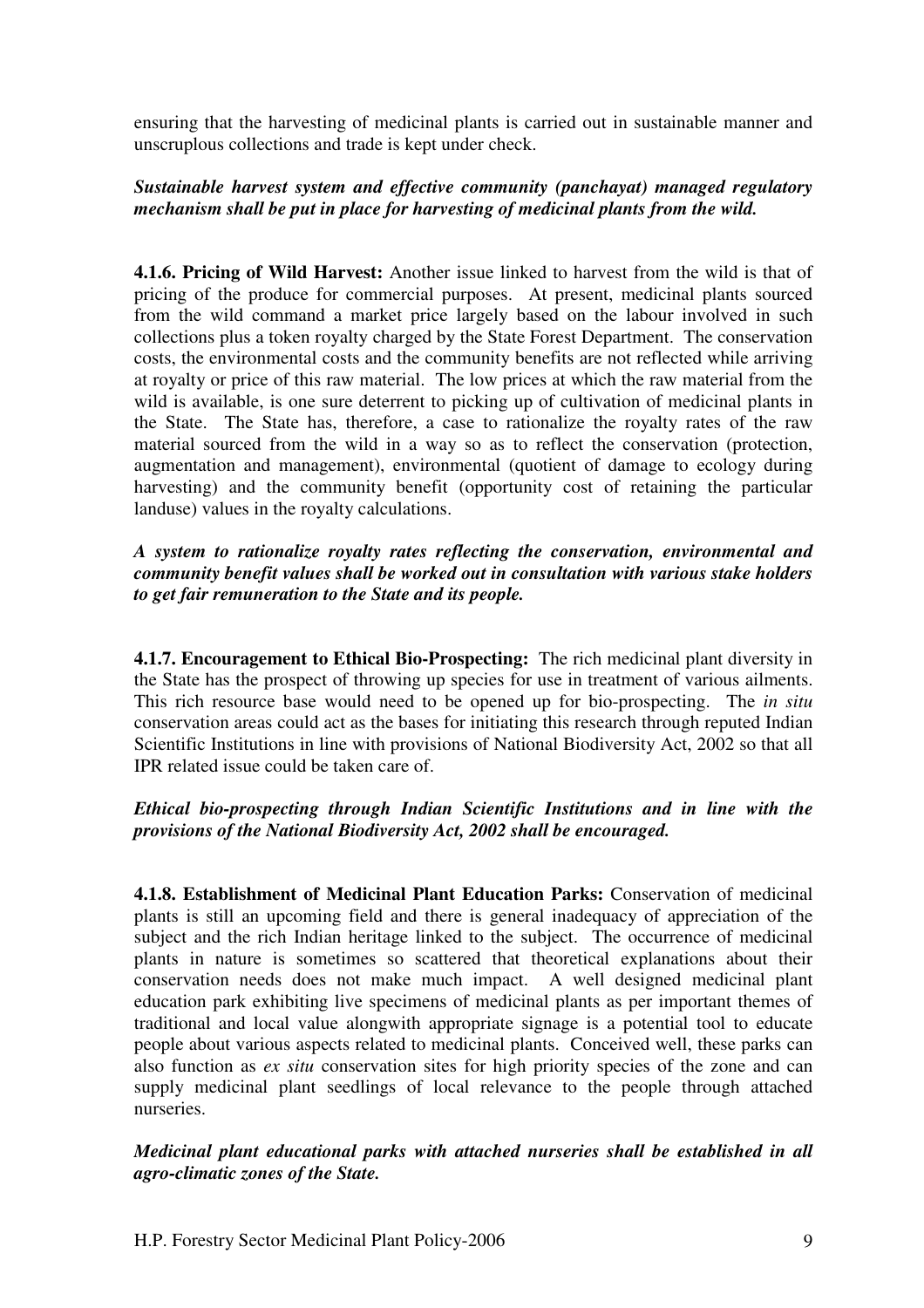**4.1.9. Establishment of Germplasm Banks:** Whereas the policy recognizes that there can be no better germplasm bank than the *in situ* conservation areas of medicinal plants, one of the immediate causes for cultivation of medicinal plants not picking up is the nonavailability of certified and high quality seed or planting material. To service people across the State, suitably located germplasm banks would need to be established in all the agro-climatic zones of the State. Certification protocols for different species would also need to be developed. Authentic planting material for stocking these germplasm banks could be accessed from the *in situ* conservation areas providing a direct economic incentive to the local communities involved in management of these areas.

*Conveniently located seed-cum-germplasm banks would be established in each of the four agro-climatic zones of the State with certification protocols in place for supply of certified seed and quality planting material to user groups.* 

# **4.2. Cultivation**

Cultivation of high priority medicinal plant species outside the forest areas is considered as one of the ways to off-load some of the pressure from the fast depleting wild resources and to provide good alternative cropping options to the farming community. Cultivation of medicinal plants in the State has failed to pick up due to non-availability of certified planting material, information gaps on agro-techniques, exploitative market mechanisms and non-clarity related to the regulatory mechanisms. In the wake of WTO regulations laying down conditions to the international trade of medicinal plants collected from the wild, export potential for organically cultivated medicinal plants has enormously increased. The policy aims at encouraging cultivation of medicinal plants in the State:

**4.2.1. Selection and breeding of economically important species:** Many Himalayan species of medicinal plants command a very high price in trade. Attempts to domesticate some of these species have already been made. However, suitability of the germplasm sourced from the wild for different zones in the State has not been assessed. Selection and breeding of species for cultivation suitability in different areas and for high alkaloid contents is considered an important step in the direction of making cultivation of such species remunerative.

*The State shall facilitate, through reputed research organizations, industrial houses(using medicinal plants as raw material), initiation of trials on the selection and breeding, propagation and harvesting of native, economically important medicinal plant species*.

**4.2.2. Standardization of agro-techniques for priority species:** The work on agrotechniques on many high priority species has been carried out in the past by many research institutes in the State. However, most of this work is based on limited trials, is scattered and is in scientific language. Such trials for many priority species are yet to be undertaken. A farmer friendly comprehensive manual on cultivation of high priority medicinal plant species on commercial scale is the need of the hour.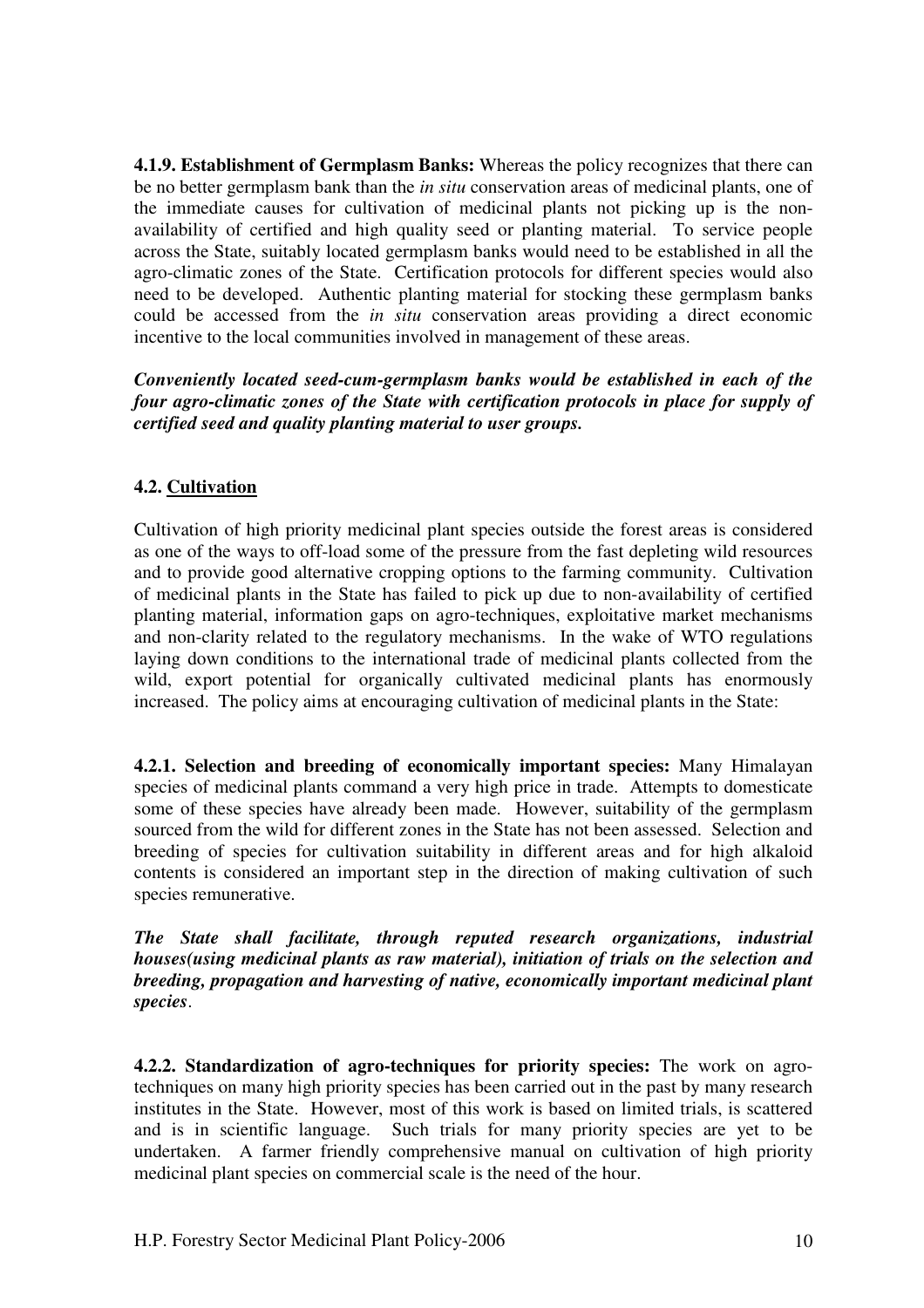*Multi-centric trials for standardizing agro-techniques for priority species shall be initiated through universities and research institutes and standardized techniques published in the form of farmer friendly manuals.*

**4.2.3. Organic Cultivation of medicinal plants:** The nature provides its own checks and balances to save plants from insect attacks and diseases and provides ample nutrients for their optimum growth. However, susceptibility to disease and pest attack and intent to grow more may lead the farmer to use chemical fertilizers, insecticides and fungicides. Medicinal plants, because of their pharmaceutical and cosmoceutical use, need to be grown without the use of any chemical inputs. WTO protocol also stresses that only that plant material could be exported that carries the tag of 'organically grown'. Trials at organic cultivation of commercial crops have been made and need to be initiated for medicinal plants too. Organic cultivation of medicinal plants has to be a community response and undertaken by every grower.

*Organic cultivation of medicinal plants in the State shall be initiated via grower cooperatives.* 

**4.2.4. Market Information System:** There is no mechanism in the State to inform the growers about the price or the demand of different species of medicinal plants in different markets. This is mainly because there is no nodal agency in the State to own this activity. Lack of this information hampers the effective positioning of the State on herbal map of the country and is also viewed as one of the causes for slow picking up of cultivation in the State.

*The State shall designate a nodal agency preferably Himachal Pradesh State Forest Corporation and adequately strengthen it for gathering trade related information in consultation with Private Sector on medicinal plants and making it available to the resource user groups.* 

#### **4.3. Trade and Enterprise**

Trade practices related to medicinal plants have been traditionally complex and secretive with a chain of commission agents involved from the harvesting stage to the final destination of every plant/raw drug. In the process, the gatherers and producers of this resource receive only incidental charges for collection from the wild or subsistence prices for cultivated material. The non-availability of remunerative buy-back arrangements also affect the confidence of growers into going in for cultivation of medicinal plants. These trade practices are affecting the quality (as quantity being the principle, adulteration of the material takes place) and cultivation (being non-remunerative) of medicinal plants on one hand and development of value addition enterprise on the other. The Policy aims to improve the situation so that medicinal plant related trade and enterprise starts making significant contribution to the economy of the State especially of the rural areas.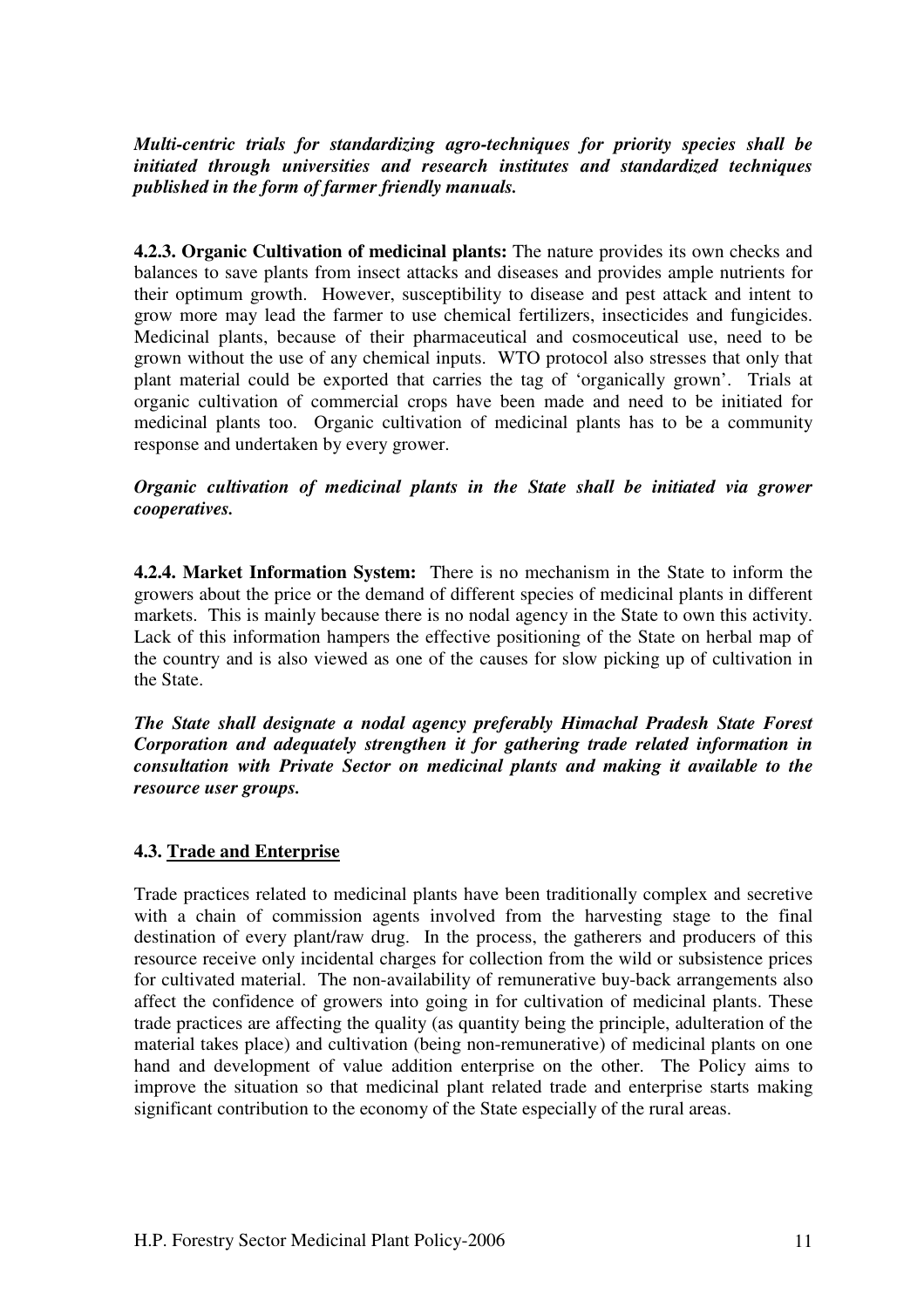**4.3.1. Establishment of models for viable public-private-community partnerships**: Himachal has a tremendous potential to reap much higher socio-economic benefits from the medicinal plant sector. Trade and enterprise of medicinal plants/ products is, however, intimately linked to remunerative returns to the producers. One of the ways it can become remunerative is to ensure buy back arrangements with the users of this produce. It can happen only if the user group is assured of getting agreed quantities year after year. Experience shows that working in isolation in the field is neither good for the managers of the resource, nor for collectors and producers of the resource. Public-private-community partnership in this effort, including effective involvement of the three State run Ayurvedic formularies and 70 odd private herbal units in the State, is seen as a viable proposition to get better deal for scientific cultivation and effective marketing.

# *The State shall establish models for viable public-private-community partnerships for cultivation, value addition and marketing of medicinal plant based enterprise.*

**4.3.2. Organize gatherers and producers**: The trade in medicinal plants is highly exploitative. The collectors and producers of medicinal plants get only a negligible share in this multi-crore rupees business. One of the reasons for these low returns is that the gatherers of medicinal plants are poor rural households with little bargaining power. Often the medicinal plants harvesting by rural poor households end up towards repayment of the loan installments. With a little bargaining power, better returns could be obtained. The people need to be organized for this purpose. Some preliminary work at organizing people has already been done and VFDSs have been constituted under the PFM rules. Now the PRIs have also got a major mandate in respect of medicinal plants and their role in trade of medicinal plants needs to be fine-tuned. Actual user groups of the resource, for meeting domestic needs or for commercial purposes, can be identified and organized into community co-operatives/ societies for trade and enterprise development related to medicinal plants.

### *Viable models of community organization for trade and enterprise development in respect of medicinal plants will be developed.*

**4.3.3. Facilitating** *in situ* **Consumption and Buy-back Arrangements:** The lack of remunerative buy-back arrangements is a major hurdle in promoting cultivation. The State has a large number of herbal based pharmaceutical units, including 3 under government sector. As at present these units procure most of their requirements from outside the State. There is a case for making these units source their requirements from the raw material available in the State. Only in case of shortfall in availability they should procure it from outside.

# *The State shall put in place mechanisms for ensuring that the herbal based pharmaceuticals in the State meet their raw drug requirements from the available raw material in the State.*

**4.3.4. Quality Certification and Fair Trade Practices:** Medicinal plants need to pass through stringent quality checks to enable their export. The cultivated material needs to be certified by some accredited agency. The trade of the material also needs to follow fair trade practices. Whereas all these activities will help in promotion of 'Himachal Herb' type of brand for its raw material and value added products, it will need a specific nodal agency to coordinate and monitor these activities.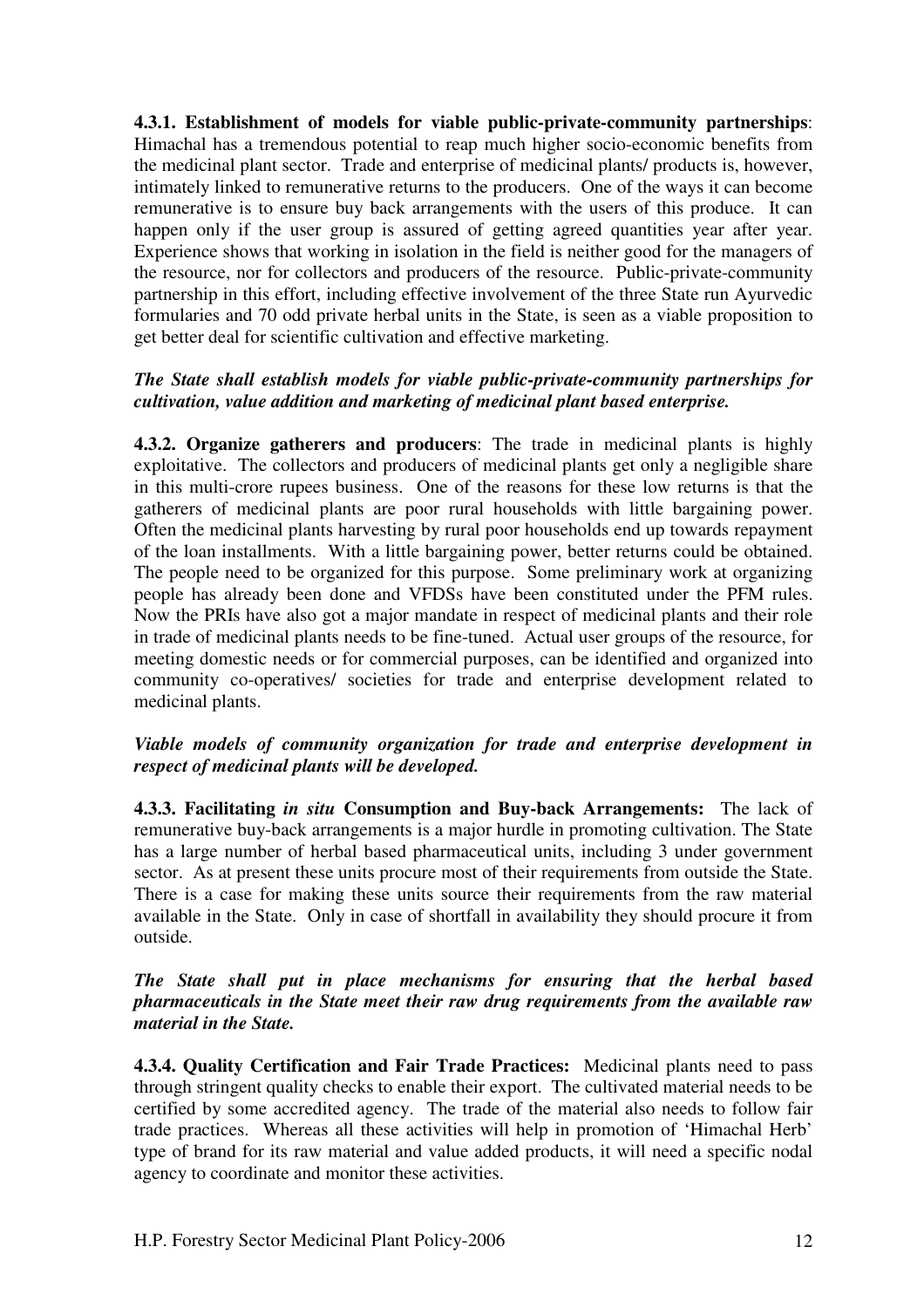### *Mechanism for quality certification and fair trade practices will be put in place*.

### **4.4. Health Security**

Local communities have been taking care of their health care needs by using medicinal plants from their surroundings since ages. With the dwindling plant resources on one hand and the advent of so-called 'modern' health care system on the other, the age-old health care traditions are fast waning. The vast storehouse of accumulated knowledge about healing properties of plants lying with the folk healers is also facing a threat of permanent loss. People need to be reminded of their rich medico-cultural heritage and motivated to revive this heritage for their primary health care needs and passing on the associated knowledge trove to the next generations. One of the ways to promote the continuation of these traditions is by way of home/ community herbal gardens.

**4.4.1. Promotion of home/ community herbal gardens:** Availability of plants at hand is one of the ways to promote the use of plants for health care purposes. People can be educated about the use of plants for their primary health care needs and motivated to grow a mosaic of medicinal plants in their homesteads. Similar gardens can be established for the community also for use by the local herbal healers. These herbal gardens will help in re-establishing the fast vanishing bond between the local communities on one hand and their environment on the other.

*The State shall initiate a programme to promote local use of ecosystem specific medicinal plants via home and community herbal gardens for health security in rural and urban areas*.

#### **4.5. Legal Reforms**

In wake of the multiplicity of the legal and administrative provisions related to the sector, the policy recommends the examination of all the laws and guidelines governing this sector (state/ national/ international) and proposes a uniform appropriate legislation based on the basic principle of conservation, sustainable harvest and preservation and optimal utilization of resource in the state.

**4.5.1. Management of the resource:** In its resolve to move steadily towards a more participatory management of forest resources, the government of Himachal Pradesh has brought forth progressive legislations in the form of the PFM Rules and the notifications to devolve regulatory powers to the Panchayati Raj functionaries. However, in order to bring about real participation of the communities towards the management of their local forest resources, the whole gamut of legislations affecting the forest resources need to be streamlined towards achieving the objectives of this policy. The issues of defining of 'user groups' under PFM rules, land tenure for MPPA areas, adjustment of timing of final harvest in respect of annual/ short rotation species, sharing of usufructs etc. need to be fine tuned in view of special nature of medicinal plants. There is also a need to make the constitution of the village level institution for forest management as well as the powers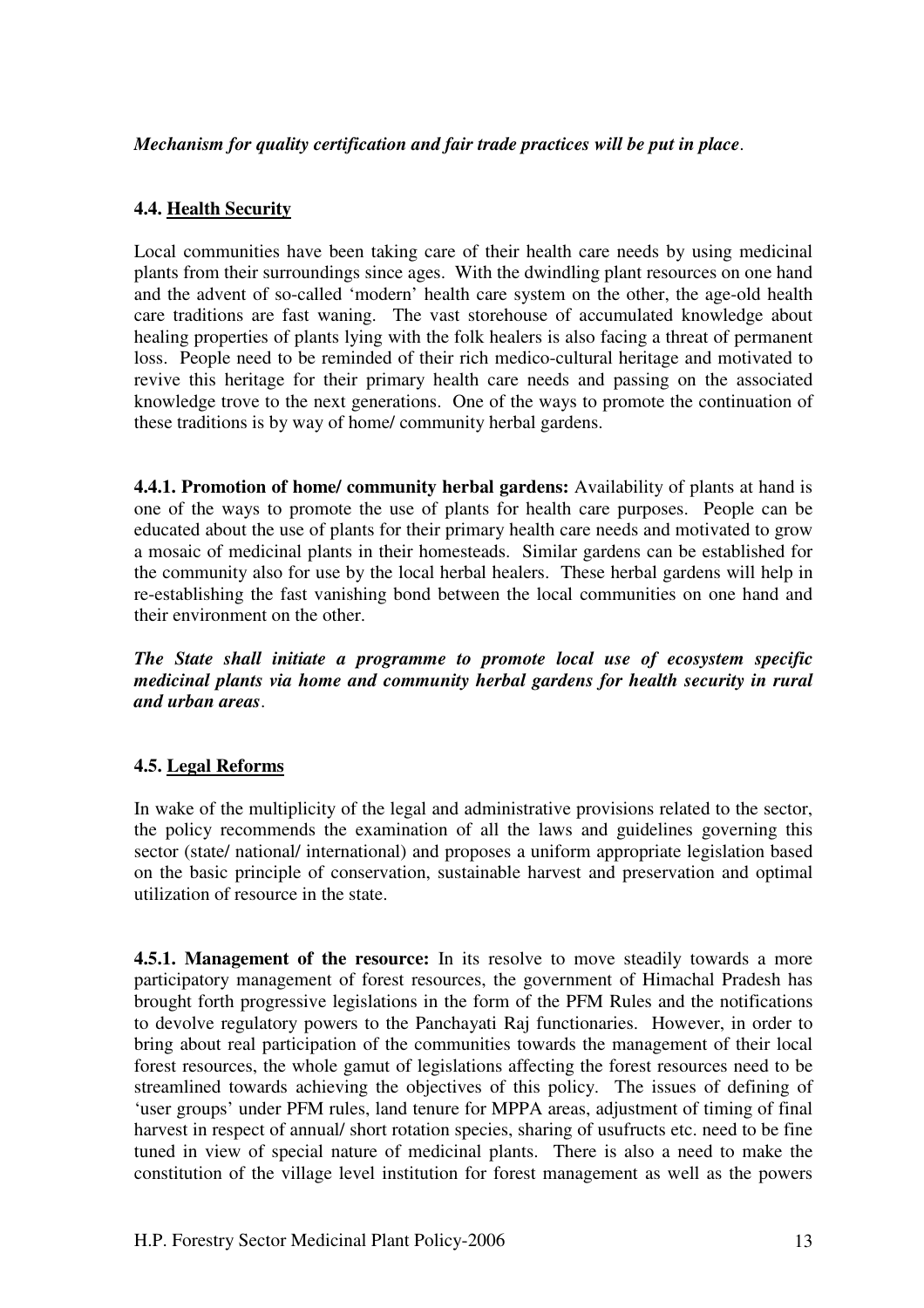conferred upon the Panchayat Pradhans more broad based, with the Panchayat subcommittees playing a key role as the village level institutions.

*The existing provisions related to participatory management of forest resources and empowerment of local communities will be rationalized with a view to make these effective instruments of forest resource management.* 

**4.5.2. Regulatory framework for cultivation:** Except for 'kuth', cultivation of which is regulated under the Wildlife (Protection) Act, 1972, no regulatory framework exists for cultivation of other medicinal plant species in the State. Most of the traded medicinal plant species of the State being accessed from the wild – and, therefore, forming 'forest produce' - it becomes very difficult for even the genuine growers to prove that a particular consignment of medicinal plants is of cultivation origin. Therefore, even the cultivated material could attract provisions of the Forest Produce (Transit) Rules, 1961 and the growers end up paying royalty/ permit fee to the state for trade of cultivated material. In the absence of any regulatory mechanism it is difficult even for the regulatory authorities to certify the source of the material and monitor the yield. With panchayats already endowed with 'ownership' of medicinal plants found in the wild, possibility of their role in regulatory mechanism for cultivated material can be explored. The issue definitely needs to be resolved to encourage cultivation.

### *The State shall work out effective regulatory mechanism and issue necessary guidelines to encourage cultivation of medicinal plants.*

# **4.6. Institutional Mechanism**

The medicinal plant sector has remained a largely neglected and little understood sector. Most of the supplies of medicinal plants (species-wise and quantum-wise) being met from the wild, the mandate to manage the resource has to lie with the Forest Department. However, at the Government of India level, medicinal plant sector is viewed as related to health care and, therefore, has been mandated under the Department of AYUSH, Ministry of Health. In addition to these two departments having extreme stakes - one related to conservation and the other to the use of the resource - there are a whole lot of other stakeholders related to this sector including the primary gatherers, folk healers, local traders, researchers and entrepreneurs. There is little dialogue amongst these various stakeholders often having conflicting stakes on the resource. No improvement in this sector is, therefore, possible without developing appropriate institutional mechanism, effective inter-sectoral linkages and a common strategy.

**4.6.1. Designation of a Nodal Agency for the Sector:** The State Forest Department, the State Department of Ayurveda and the various Research Institutes in the State have been pursuing their own agenda as far as the medicinal plant sector in the state has been concerned. In the absence of any single agency to steer this sector, the scattered and rudderless efforts made by various agencies to improve the sector have made little impact. Even within these various agencies, development of medicinal plant sector has never received any special attention. Experience suggests that this sector will continue to get neglected if it remains as a diluted activity of various concerned departments. Experience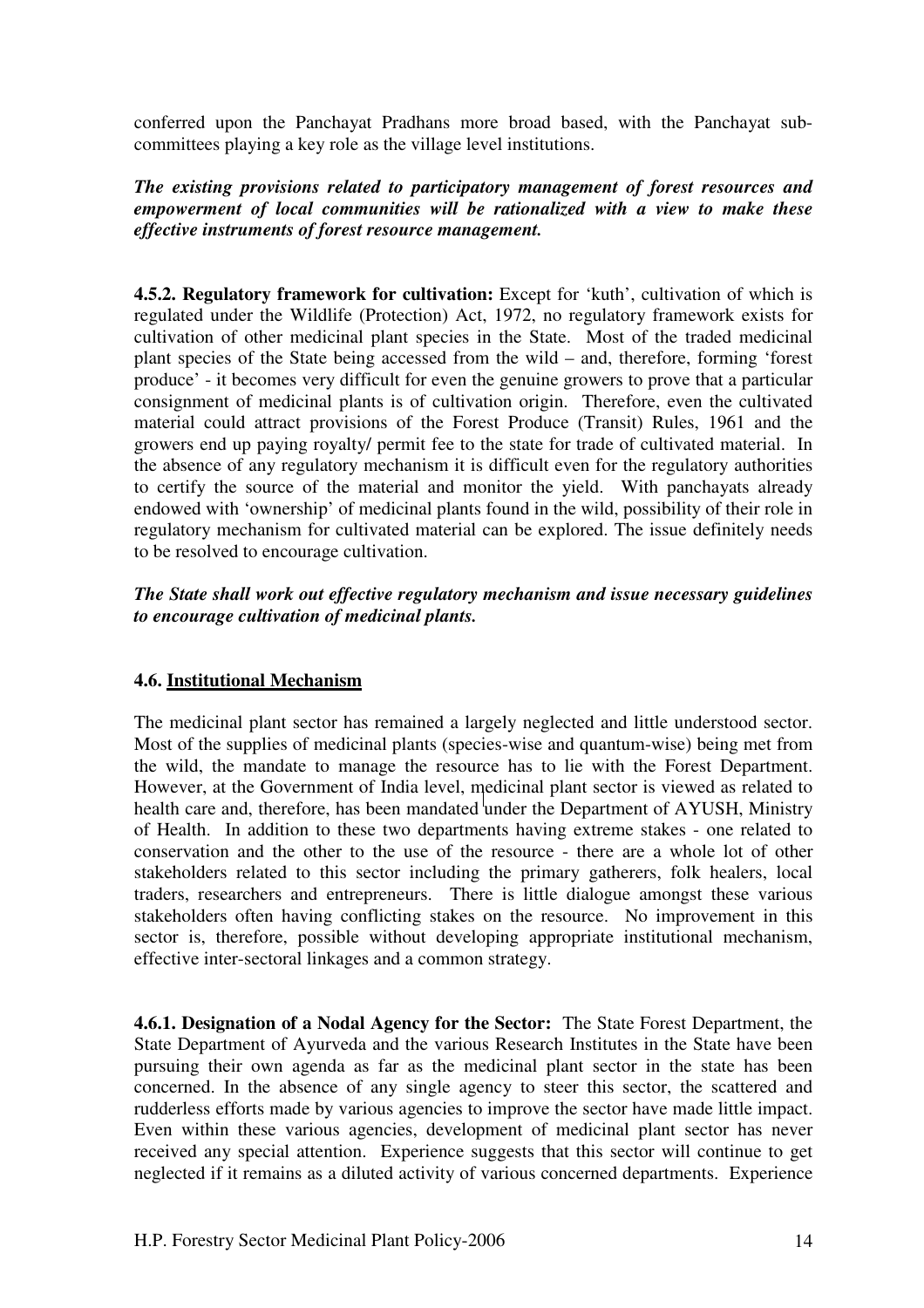also suggests that rooting of activities needing inter-sectoral linkages within any specific department invariably fails to yield desired results.

In this scenario, it would be desirable to provide appropriate focus to medicinal plant sector within the concerned departments and to set up an **independent autonomous authority** (in the form of *society*) to steer the medicinal plant development programme in the forest areas of the State. Whereas the constitution and mandate of this Authority/ Society is a matter of detail, it would be desirable if a senior Forest Officer heads the Authority since major emphasis related to the herbal sector will be on conservation, augmentation and sustainable harvesting of the resource and cultivation of priority species on forest land. Other staff of the Authority/ Society could be drawn from concerned departments or could be recruited afresh. This Society also needs to have fair representation from the various stakeholder groups including representatives of herb gatherers, farmers, folk healers, industry, traders, NGOs, research institutes etc. For administrative ease, the Forest Department may be designated to act as umbrella department.

Given adequate autonomy, the Society would be in an ideal position to establish intersectoral linkages including private partners and prepare comprehensive plans for development of this sector. This Society will also act as a service node for dissemination of information related to IPR issues, export regulations, legal provisions governing medicinal plants, cultivation etc. to various user groups. The Society shall also coordinate with neighbouring states and seek their cooperation in effective implementation of the policy instruments. Though the society would be an autonomous body, it will have adequate government "hold/ presence" and representation of other stakeholders, for the promotion of the herbal sector. Such an agency/ society would ensure that a coordinated and balanced approach is maintained for the promotion of *in situ* and *ex situ* conservation of medicinal plants, value addition and processing, development of market linkages for gathering trade related information and making it available to the resource user groups and to promote public-community-private partnerships in the herbal sector. The work would continue to be carried out by the respective Departments/ Organisations but the society would provide a focus and direction to the activities.

A State Medicinal Plants Board under the Department of Ayurveda was set up in the State vide GoHP, Dept. of Ayurveda Notification No. Ayu. Ja (6)-2/2001 dated 06 November 2001. This Board can continue to function under the overall operational policy framework for the sector or can be merged with the said autonomous Authority.

### *The State shall designate and suitably strengthen an interdisciplinary and autonomous nodal agency (in the form of society) for steering the overall development of herbal sector in the State under the aegis of Forest Department.*

**4.6.2. Funding:** Implementation of any developmental sector largely depends upon the financial inputs available for development of the sector and a clearly defined implementation mechanism. Whereas the autonomous Authority will be responsible for preparing projects for generating necessary funds to execute its plans, a dedicated budget line will have to be created within the state budget to enable the Authority to remain operational. Funds can also be allocated for various conservation and educational activities related to medicinal plant sector from the CAT plans of the various state Hydroelectric Projects. Project funds would be sourced from Planning Commission, the State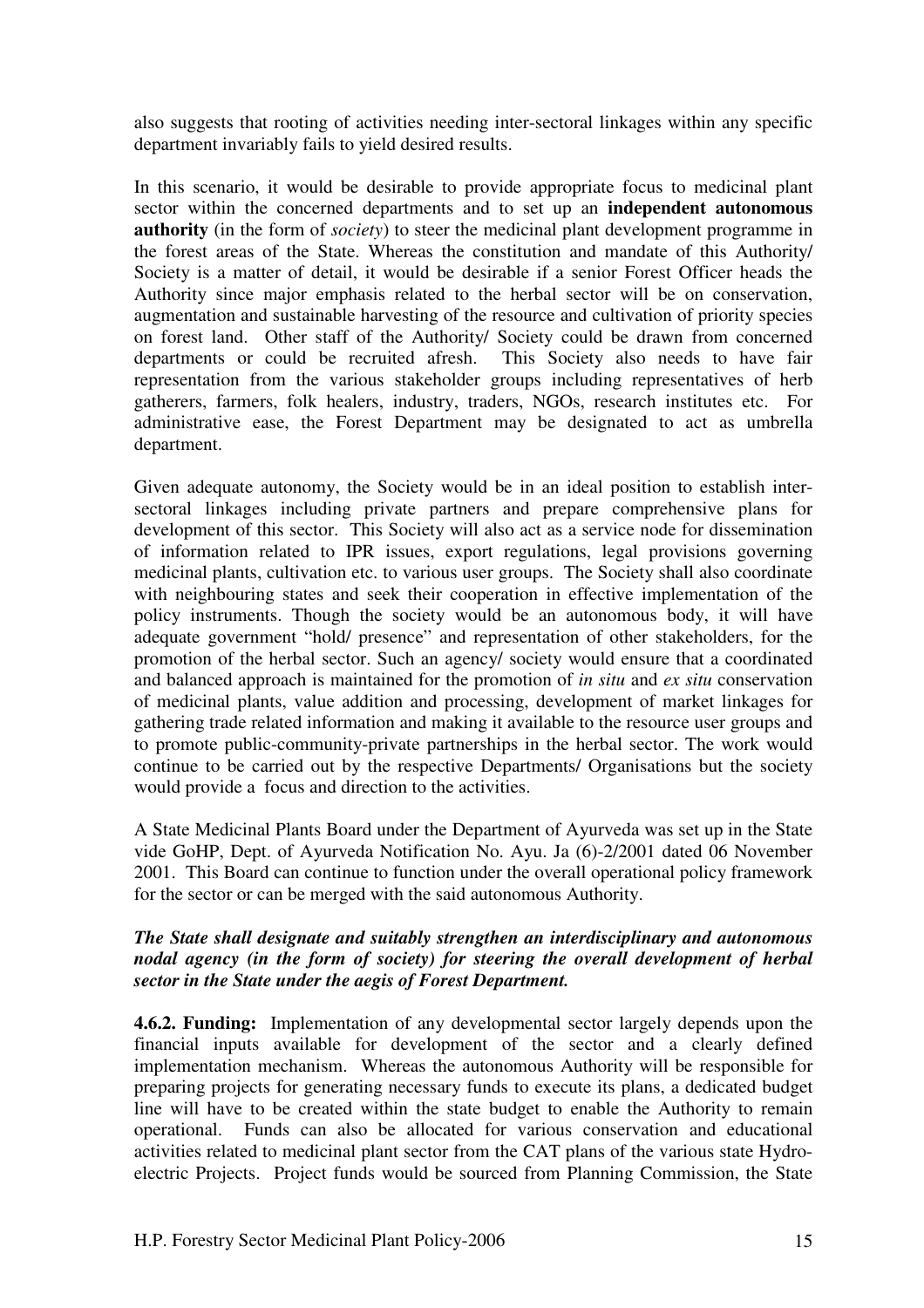Plan, various concerned Ministries and Departments like MoEF, MoHealth, MoRD, DST, DBT, NMPB etc. Funds could also be raised through projects submitted to international and national donors. The Society would also make efforts to raise funds through publicprivate-community partnerships.

# *A dedicated budget line to sustain administration of the Board will be created within the state plan budget.*

# *Separate funds will be allocated from the CAT Plan funds towards conservation and educational activities related to medicinal plant sector.*

**4.6.3. Implementation Mechanism:** An appropriate implementation mechanism involving the concerned departmental agencies with effective involvement of PRIs will be worked out. The strength of various concerned departments in the form of their field level presence will be exploited for facilitating implementation of the programmes under the policy. For Example State Forest Department would be responsible for all activities related to conservation, harvesting and augmentation of the resource, Research Organizations would be responsible for research on various aspects and State Ayurveda Department would be responsible for avenues for value addition and marketing tie ups etc.

# *A detailed participatory implementation mechanism will be worked out to implement the policy instruments.*

**4.6.4. Human Resource Development:** The herbal sector in the state has suffered due to lack of focus and overview by the concerned agencies. Needless to say that trained manpower appreciative of various aspects of the medicinal plant sector is not available within any of the concerned agencies. There is, therefore, a need to evolve a training strategy for the frontline staff on all aspects of medicinal plants like cultivation, harvest, storage and marketing etc. Similar efforts would be made to train farmers/ NGOs and other clientele engaged in this activity. The institutions and universities having expertise would be identified for the purpose.

# *A comprehensive programme of capacity building of personnel from various implementing and associated agencies will be drawn and undertaken.*

**4.6.5. Orienting the Research on Medicinal Plants:** Major research on medicinal plants in the State as on now is on cultivation of exotics species or a handful of native species in high commercial trade. There is little research on cultivation of ecologically sensitive and red listed native medicinal plant species. Similarly, there is no apparent research agenda related to addressing the *in situ* management of medicinal plants. The research agenda of the scientific institutions working on medicinal plants shall, therefore, need to be modified to facilitate the objectives of this policy. This would mean committing major proportion of the budget for medicinal plants for research on plants indigenous to the state of Himachal Pradesh as against the present trend of major budgetary resource allocation in favour of exotics.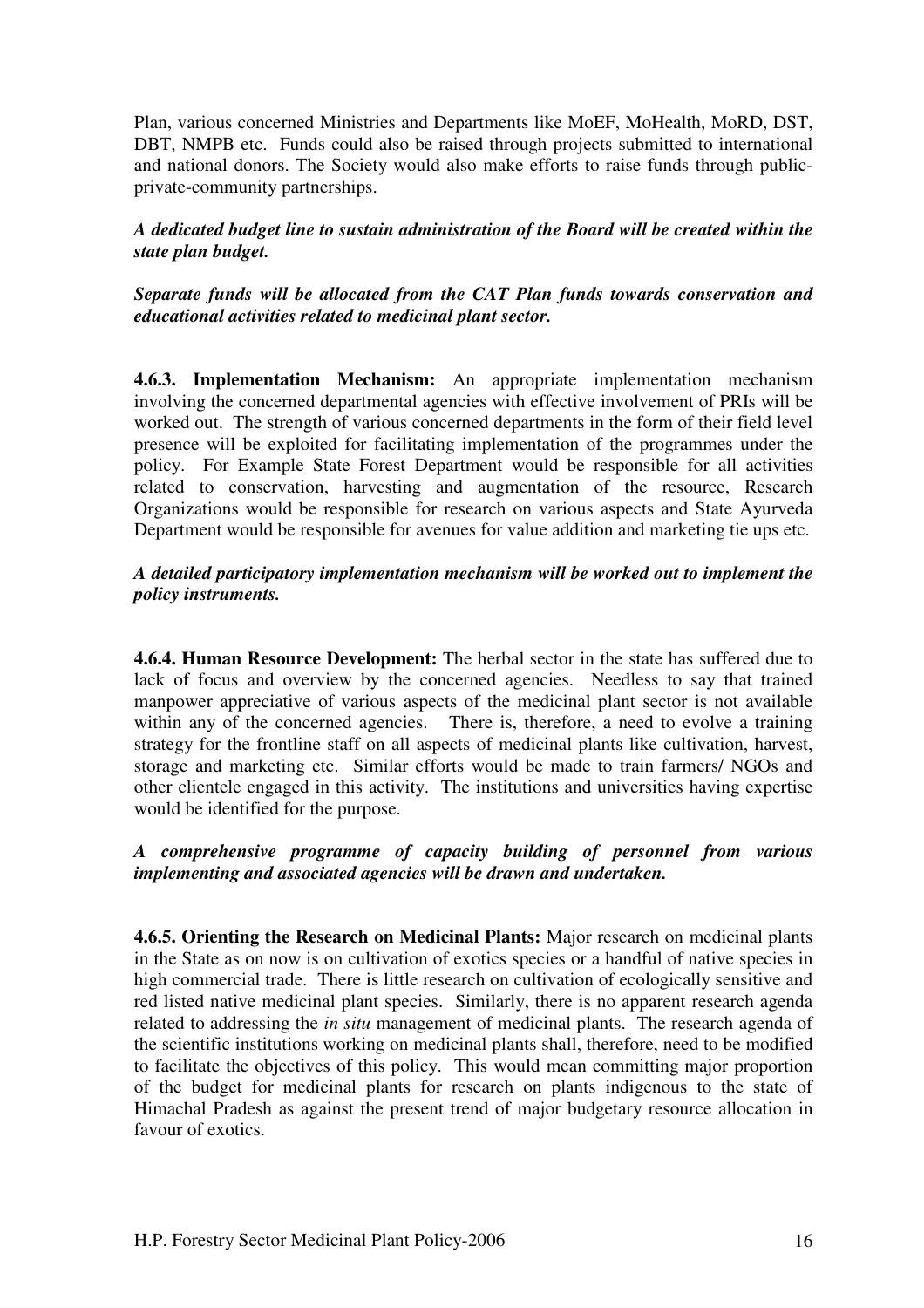# *The State shall ensure that the first charge of state sponsored research on medicinal plants will be on in situ management, cultivation, harvesting, value addition, quality certification and marketing of native medicinal plant species.*

**4.6.6. Monitoring Mechanism:** Effective implementation of the policy would require its constant monitoring. It would be worthwhile to set up an interdisciplinary Task Force for monitoring at the macro level. This Task Force, comprising of elected representatives from all levels, representatives of concerned agencies, civil society organizations, and subject matter experts, will also guide drawing the development plan of the sector. At the micro level, the monitoring of implementation of programmes and activities will be carried out through participatory process involving PRIs, local community organisations and experts drawn from concerned agencies.

# *A detailed monitoring mechanism shall be evolved for monitoring the progress of both the policy instruments and the programmes under the policy.*

**4.6.7. Course Corrections:** Since this is the maiden policy for developing medicinal plants in forest areas, there is a likelihood of views of some stakeholders might not have got adequately reflected in this policy. Moreover, with more information becoming available and technological developments taking place by the day, there will be need for course corrections. Some consultative mechanism for effecting these course corrections in the policy to keep it dynamic and contemporary will need to be developed.

*Mechanism for course corrections of the policy through a process of wide public consultation will be developed and put in place.* 

# **4.7. Linkages with Other Policies**

Since the herbal sector in the state has largely remained in the sectoral domain, each of the concerned agencies have some or the other sections of their sectoral policies implicitly or explicitly having a bearing on herbal sector. Suitable links with these policies will need to be established and contradictions, if any, will need to be ironed out. Similarly some other policies of the State and the Central governments viz. water policy, tourism policy, environment policy, land use policy etc. can be usefully linked to the herbal policy of the State. The Policy and Planning Unit of the State and the Medicinal Plants Board can be entrusted with this job.

# *Suitable links with the existing policies of the State and the Centre governments shall be established for effective implementation of the herbal policy.*

# **4.8. Linkages with Neighbouring States**

To avoid the undue socio-economic exploitative mechanisms and to check the illegal trade practices in the medicinal plants, there is every need to establish a coordination mechanism amongst the neighbouring states like Uttaranchal, Jammu & Kashmir and North-Eastern States having a potential medicinal plants resource and its virtual trade.